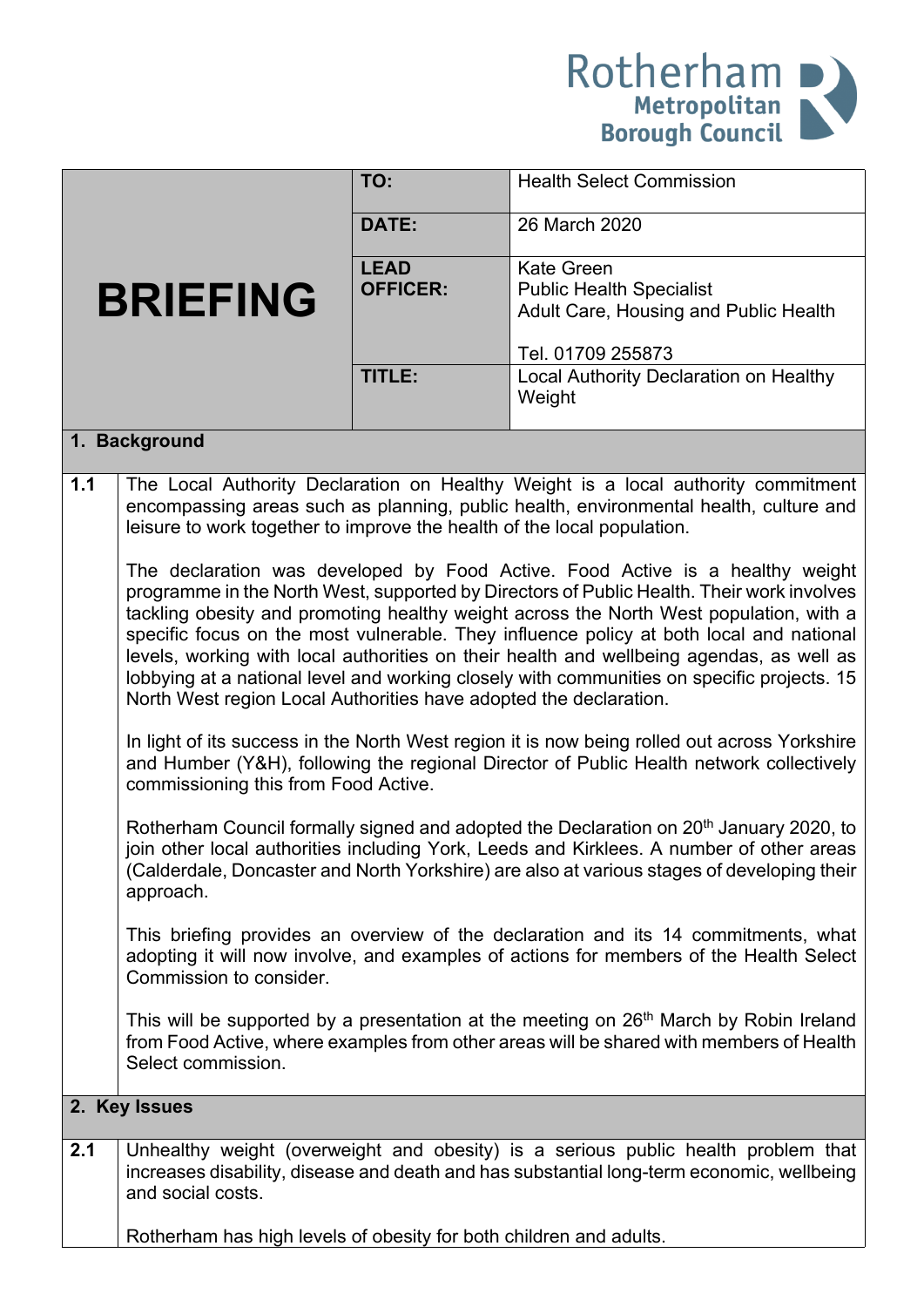25.5% of 4-5 year olds and 36.1% of 10-11 year olds are overweight or obese, (compared with 22.4% and 34.3% England average).<sup>1</sup>

Nearly two-thirds of Rotherham adults aged over 18 are now overweight or obese (62.7%), which is similar to the England average (62.0%). However, figures for adults are based on self-reported survey data<sup>2</sup> and liable to reporting bias and wide fluctuation.

Rotherham has also been the target for media interest over several years in relation to obesity.

To address these challenges and ensure obesity remains a priority locally, a proposed 'Healthy Weight For All' plan has been presented to the Health and Wellbeing Board, and is currently being developed, which focuses on a whole-system approach to promote healthy weight across the life-course. The vision for tackling this significant issue is for Rotherham to be a place where people of all ages feel able to make healthy choices for themselves and their families, particularly in relation to food and physical activity.

Whilst part of the plan will be to ensure people are able to access support in relation to weight when needed, which is currently provided via the commissioned services for adults and children, it is important that there is an increased focus on primary prevention of obesity.

### **2.2 Local Authority Declaration on Healthy Weight**

The Local Authority Declaration on Healthy Weight (LADHW) is about prevention, and addressing the obesogenic environment that people live in. It focuses on all of the areas that the Council either controls or has influence over, to promote healthy weight wherever possible, and work with relevant partners to do the same.

The declaration comprises of 14 standard commitments which are designed to be bold but achievable, with the opportunity for areas to make further local commitments to supplement the declaration if they wish. Appendix 1 to this paper includes an overview of the commitments and examples of actions being taken forward locally.

The declaration therefore is a statement of intent, demonstrating that the Council as a whole is committed to exploring opportunities in relation to promoting healthy weight and reducing obesity. It offers a way of bringing together all of the work already going on under one 'umbrella' and provides an opportunity to share positive stories publicly.

Rotherham Council formally signed the declaration on the 20<sup>th</sup> January 2020, but this does not mean that all actions in relation to the commitments are complete, it will be a live piece of work that continues to develop over time. Accountability for the continued implementation of the declaration will be with the Council, and monitoring of the plan will be done locally.

Adopting the LADHW is seen as a positive step for Rotherham; demonstrating a commitment to tackling some of the complex challenges being faced locally in relation to obesity. It demonstrates the issue remains a priority for the Council, but that it requires a new, whole-system approach in line with best practice and evidence.

The proposed actions also enhance and contribute towards key strategic documents such as the Health and Wellbeing Strategy and the Rotherham Integrated Health and Social Care Place Plan.

<sup>1</sup> Public Health England, National Child Measurement Programme (2017/18)

<sup>2</sup> Active Lives Survey, Sport England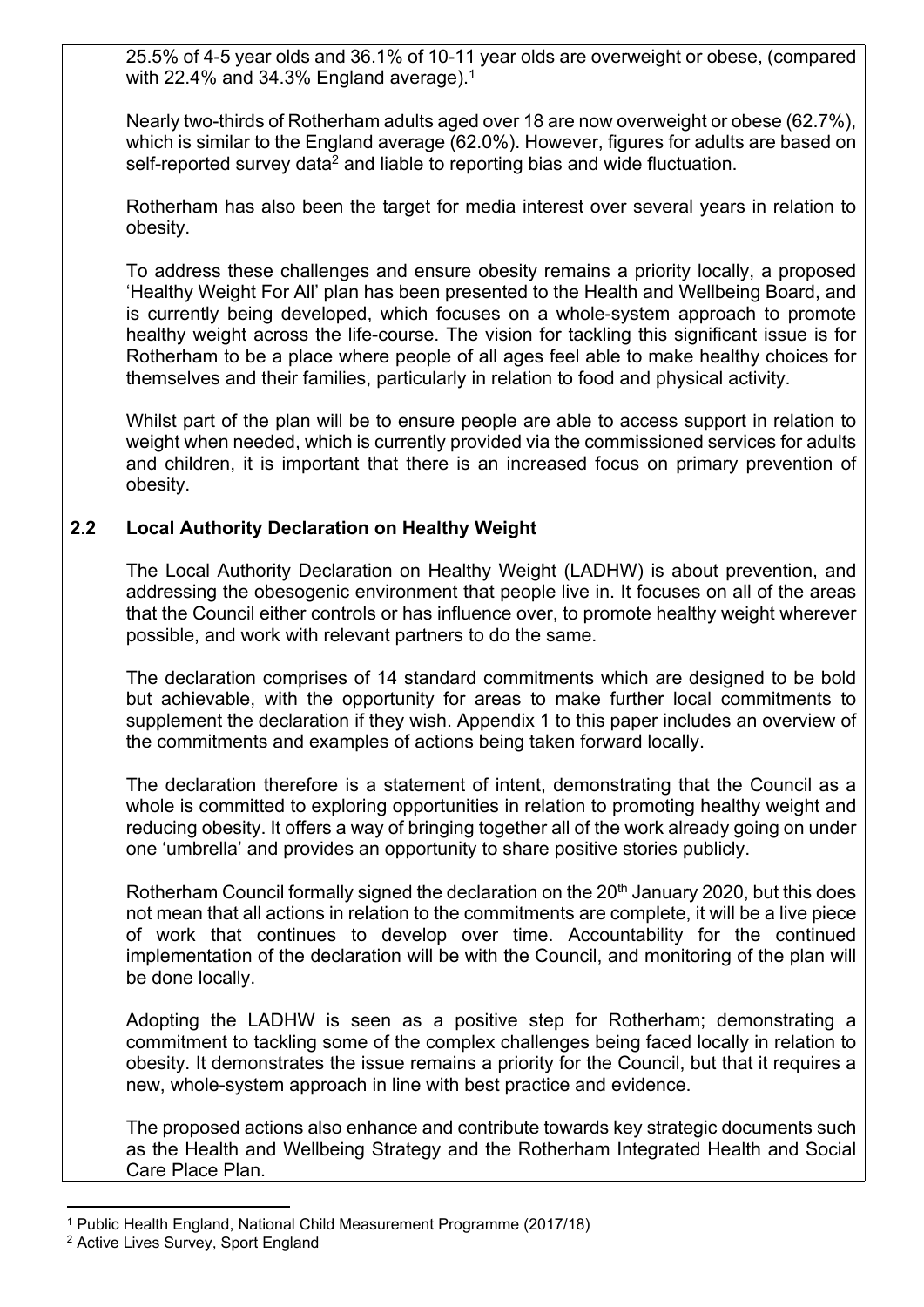# **3. Key Actions and Timelines**

#### **3.1 Consultation with stakeholders**

The proposal to adopt the declaration was originally raised at the Health and Wellbeing Board during 2019, when all health and wellbeing partners agreed to contribute to this work where appropriate.

On 23rd July 2019 a Member Seminar also took place providing members with an opportunity to consider the commitments and discuss possible actions to take forward.

The declaration was formally signed at the Town Hall on  $20<sup>th</sup>$  January 2020 and discussions are now taking place with relevant officers and elected member across the Council, for example from planning, environmental health, catering, licensing, early years and social care, to explore what opportunities are available.

To further enhance the work being done by the Council, Food Active have developed a 'Partner Pledge' for partners to adopt in support of the declaration. The next steps will be to share this with relevant partners, such as schools, leisure centres, and local businesses and support them to make this a commitment. Food Active are also developing a separate NHS Declaration for NHS partners, which will be explored later during the year.

#### **3.2 Adopting the declaration**

Food Active recommend several steps which need to be taken in adopting the declaration, some of which have been completed, some will continue to be on-going activity:

- It is widely accepted that healthy weight is everyone's responsibility and requires concerted effort from within the Council and externally to bring about change. Support for and endorsement of the LADHW was sought from the Health and Wellbeing Board, Cabinet and the Senior Leadership Team, helping to ensure it is successfully embedded within the council's plans and strategies.
- The Health and Wellbeing Board will provide a key role, as the declaration supports Aim 3 of the Health and Wellbeing Strategy. Other local plans and strategies will be considered to identify how the declaration can help meet priorities.
- The commitment has been shared with the media and a local communications plan is being developed to maximise internal and external communications around the declaration.
- It is important that momentum continues once the declaration is signed and people are accountable for their actions. The reason for bringing this to Health Select Commission is to help build momentum, as well as help identify and work with new stakeholders in developing actions against the commitments from within and outside the council.
- Monitoring and evaluating the declaration will be done locally by developing action plans and linking the declaration to the local healthy weight plan. A Healthy Weight Declaration Monitoring tool will also be used to evaluate progress against the commitments and identify future planning.

## **3.3 Timeline**

The final action plan will be published by the end of April, contributing towards the wider 'Healthy Weight for All' plan.

The monitoring and evaluation tool will then be put into place during May 2020 and overseen as part of Aim 3 of the Health and Wellbeing Strategy.